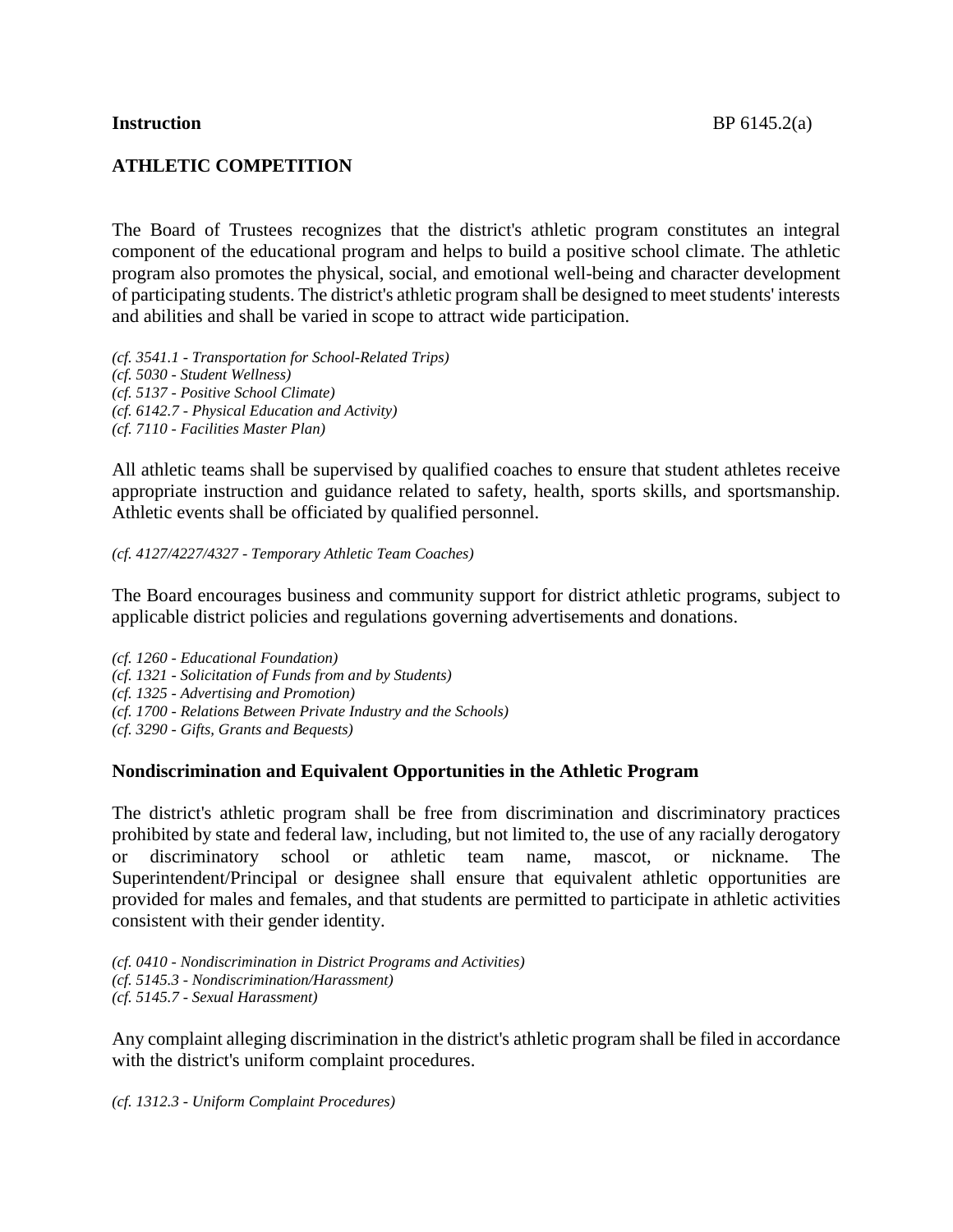#### **Student Eligibility**

Eligibility requirements for student participation in the district's interscholastic athletic program, including requirements pertaining to academic achievement, shall be the same as those set by the district for participation in extracurricular and cocurricular activities.

*(cf. 3530 - Risk Management/Insurance) (cf. 5111.1 - District Residency) (cf. 5121 - Grades/Evaluation of Student Achievement) (cf. 6145 - Extracurricular and Cocurricular Activities) (cf. 6146.1 - High School Graduation Requirements) (cf. 6173 - Education for Homeless Children) (cf. 6173.1 - Education for Foster Youth) (cf. 6173.2 - Education of Children of Military Families)*

In addition, the Superintendent/Principal or designee shall ensure that students participating in interscholastic athletics governed by CIF satisfy CIF eligibility requirements.

Students shall not be charged a fee to participate in an athletic program, including, but not limited to, a fee to cover the cost of uniforms, locks, lockers, or athletic equipment.

*(cf. 3260 - Fees and Charges) (cf. 5143 - Insurance)*

#### **Sportsmanship**

The Board values the quality and integrity of the athletic program and the character development of student athletes. Student athletes, coaches, parents/guardians, spectators, and others are expected to demonstrate good sportsmanship, ethical conduct, and fair play during all athletic competitions. They shall also abide by the core principles of trustworthiness, respect, responsibility, fairness, caring, and good citizenship and the Code of Ethics adopted by CIF.

*(cf. 4218 - Dismissal/Suspension/Disciplinary Action) (cf. 5131 - Conduct) (cf. 5131.1 - Bus Conduct) (cf. 5131.4 - Student Disturbances) (cf. 5144 - Discipline) (cf. 5144.1 - Suspension and Expulsion/Due Process) (cf. 5144.2 - Suspension and Expulsion/Due Process (Individuals with Disabilities))*

#### **Health and Safety**

The Board desires to give student health and safety the highest consideration in planning and conducting athletic activities.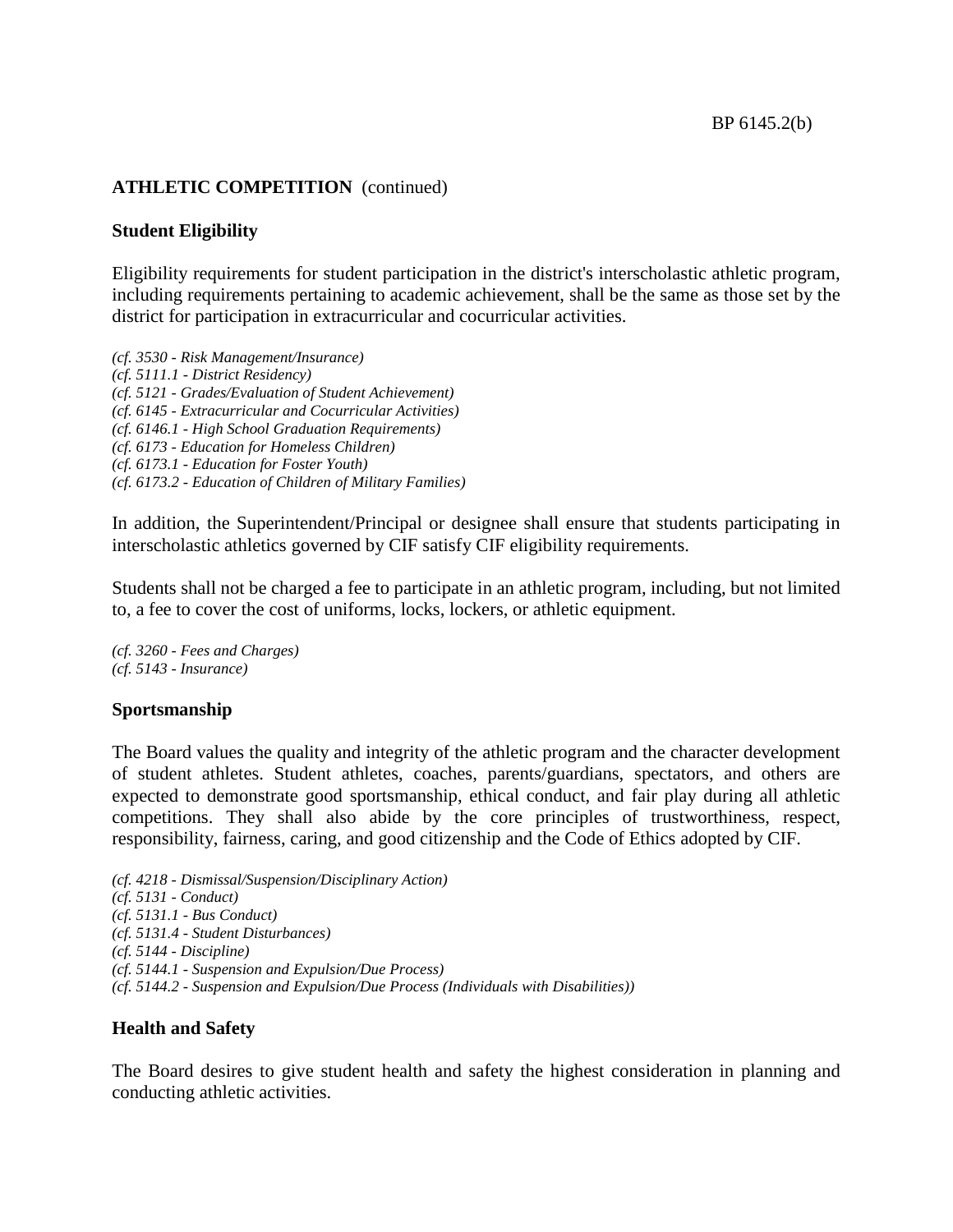Students shall have a medical clearance before participating in interscholastic athletic programs. Care shall be taken to ensure that all athletic trainings and competitions are conducted in a manner that will not overtax the physical capabilities of the participants. When appropriate, protective equipment shall be used to prevent or minimize injuries.

*(cf. 5131.61 - Drug Testing) (cf. 5131.63 - Steroids) (cf. 5141.3 - Health Examinations) (cf. 5141.6 - School Health Services) (cf. 5141.7 - Sun Safety)*

Coaches and appropriate district employees shall take every possible precaution to ensure that athletic equipment is kept in safe and serviceable condition. The Superintendent/Principal or designee shall ensure that all athletic equipment is cleaned and inspected for safety before the beginning of each school year.

*(cf. 5142 - Safety)*

The Superintendent/Principal or designee shall develop a written emergency action plan that describes the location of automated external defibrillator(s) and procedures to be followed in the event of sudden cardiac arrest or other medical emergency related to the athletic program's activities or events. The plan shall be posted in accordance with guidelines of the National Federation of State High School Associations. (Education Code 35179.4)

In the event of a serious injury or a perceived imminent risk to a student's health during or immediately after an athletic activity, the coach or any other district employee who is present shall remove the student athlete from the activity, observe universal precautions in handling blood or other bodily fluid, and/or seek medical treatment for the student as appropriate.

*(cf. 4119.42/4219.42/4319.42 - Exposure Control Plan for Bloodborne Pathogens) (cf. 4119.43/4219.43/4319.43 - Universal Precautions) (cf. 5141 - Health Care and Emergencies) (cf. 5141.21 - Administering Medication and Monitoring Health Conditions) (cf. 5141.22 - Infectious Diseases)*

Whenever a serious injury or illness is suffered by a student athlete, the Superintendent/Principal or designee shall notify the student's parent/guardian of the date, time, and extent of any injury or illness suffered by the student and any actions taken to treat the student.

*Legal Reference: (see next page)*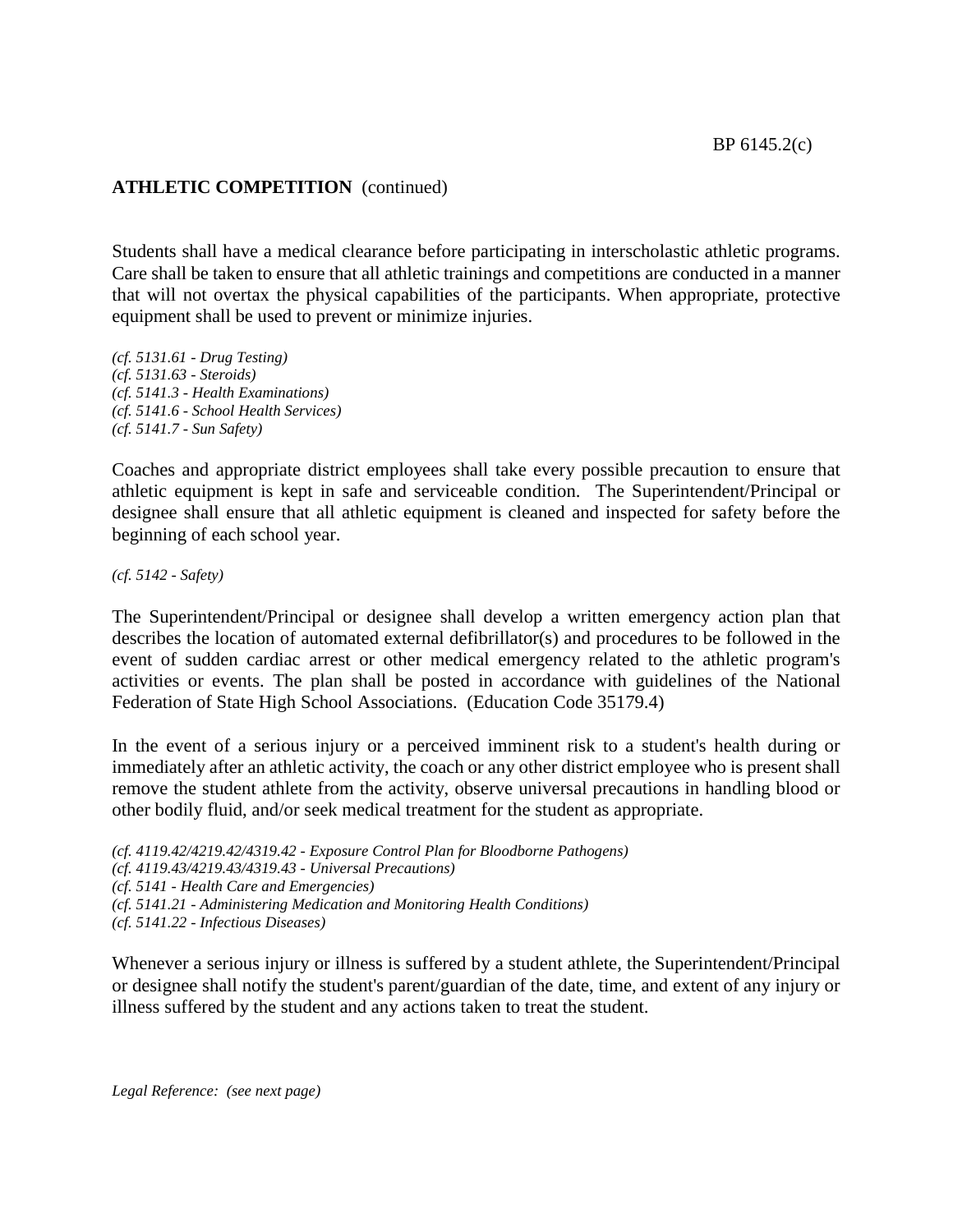*Legal Reference: EDUCATION CODE 200-262.4 Prohibition of discrimination 17578 Cleaning and sterilizing of football equipment 17580-17581 Football equipment 32220-32224 Insurance for athletic teams, especially: 32221.5 Required insurance for athletic activities 33353-33353.5 California Interscholastic Federation; implementation of policies, insurance program 33354 California Department of Education authority over interscholastic athletics 33479-33479.9 The Eric Parades Sudden Cardiac Arrest Prevention Act 35160.5 District policies; rules and regulations 35179 Interscholastic athletics 35179.1 California High School Coaching Education and Training Program 35179.4 Emergency action plan 35179.5 Interscholastic athletics; limitation on full-contact practices 35179.6 Automated external defibrillator, athletic activities 48850 Interscholastic athletics; students in foster care and homeless students 48900 Grounds for suspension and expulsion 48930-48938 Student organizations 49010-49013 Student fees 49020-49023 Athletic programs; legislative intent, equal opportunity 49030-49034 Performance-enhancing substances 49458 Health examinations, interscholastic athletic program 49475 Health and safety, concussions and head injuries 49700-49701 Education of children of military families 51242 Exemption from physical education for high school students in interscholastic athletic program HEALTH AND SAFETY CODE 1797.196 Automated external defibrillator PENAL CODE 245.6 Hazing CODE OF REGULATIONS, TITLE 5 4900-4965 Nondiscrimination in elementary and secondary education programs, especially: 4920-4922 Nondiscrimination in intramural, interscholastic, and club activities 5531 Supervision of extracurricular activities of students 5590-5596 Employment of noncertificated coaches UNITED STATES CODE, TITLE 20 1681-1688 Discrimination based on sex or blindness, Title IX CODE OF FEDERAL REGULATIONS, TITLE 34 106.31 Nondiscrimination on the basis of sex in education programs or activities 106.33 Comparable facilities 106.41 Nondiscrimination in athletic programs COURT DECISIONS Mansourian v. Regents of University of California, (2010) 602 F. 3d 957 McCormick v. School District of Mamaroneck, (2004) 370 F.3d 275 Kahn v. East Side Union High School District, (2003) 31 Cal. 4th 990 Hartzell v. Connell, (1984) 35 Cal. 3d 899*

*Management Resources: (see next page)*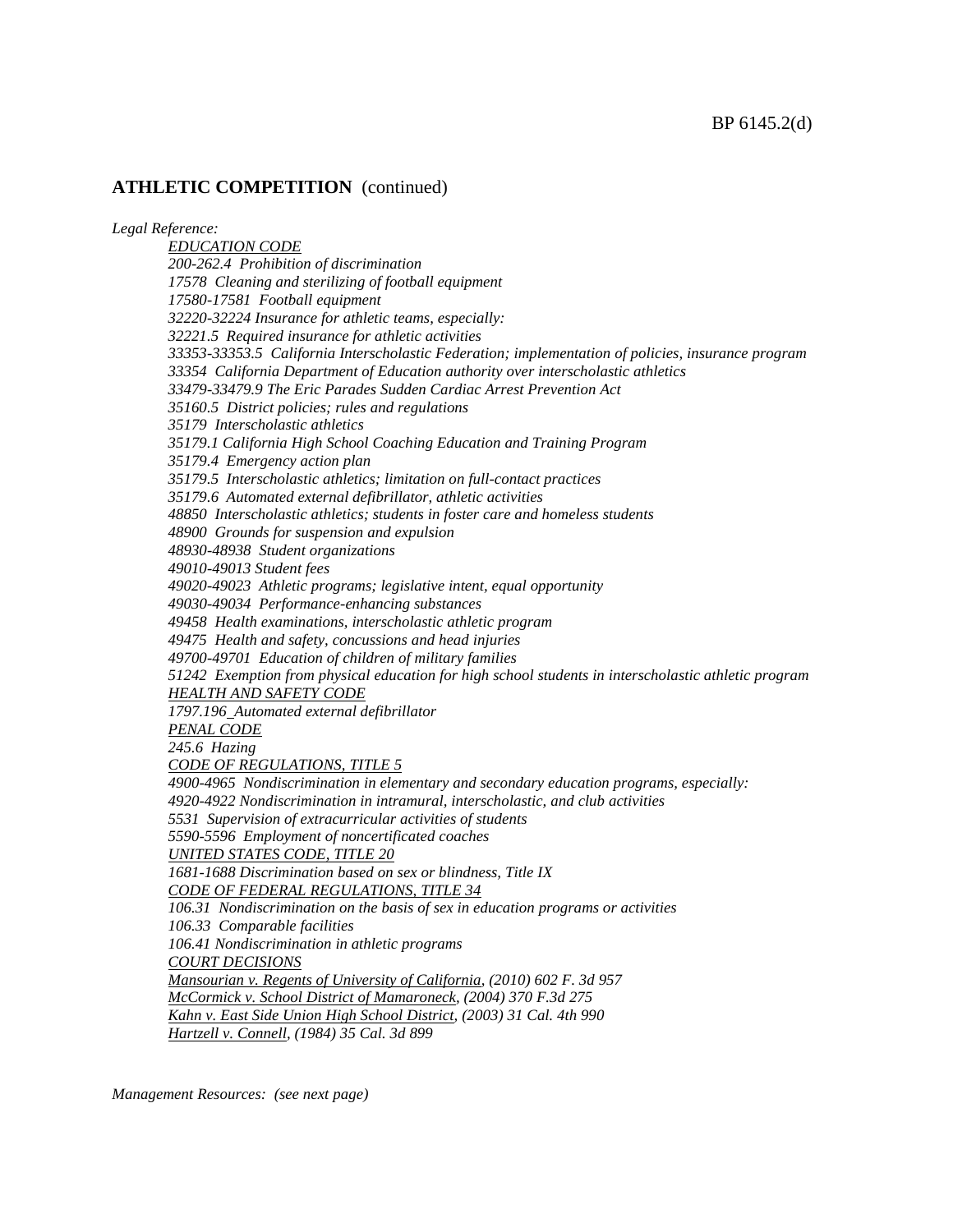#### *Management Resources:*

*CSBA PUBLICATIONS Updated Legal Guidance: Protecting Transgender and Gender Nonconforming Students Against Discrimination, March 2017 CALIFORNIA DEPARTMENT OF EDUCATION PUBLICATIONS Pupil Fees, Deposits, and Other Charges, Fiscal Management Advisory 12-02, April 24, 2013 CALIFORNIA INTERSCHOLASTIC FEDERATION PUBLICATIONS Athletic Department Emergency Action Plan: Response Teams California Interscholastic Federation Constitution and Bylaws A Guide to Equity in Athletics Guidelines for Gender Identity Participation Keep Their Heart in the Game: A Sudden Cardiac Arrest Information Sheet for Athletes and Parents/Guardians Event Emergency Guidelines, 2013 Pursuing Victory with Honor, 1999 CENTERS FOR DISEASE CONTROL AND PREVENTION PUBLICATIONS Heads Up: Concussion in High School Sports, Tool Kit, June 2010 Heads Up: Concussion in Youth Sports, Tool Kit, July 2007 Acute Concussion Evaluation (ACE) Care Plan, 2006 NATIONAL FEDERATION OF STATE HIGH SCHOOL ASSOCIATIONS PUBLICATIONS Emergency Action Planning Guide for After-School Practices and Events U.S. DEPARTMENT OF EDUCATION OFFICE FOR CIVIL RIGHTS PUBLICATIONS Withdrawal of Dear Colleague Letter on Transgender Students, Dear Colleague Letter, February 22, 2017 Intercollegiate Athletics Policy Clarification: The Three-Part Test - Part Three, Dear Colleague Letter, April 20, 2010 WEB SITES CSBA: http://www.csba.org California Department of Education: http://www.cde.ca.gov California Interscholastic Federation: http://www.cifstate.org Centers for Disease Control and Prevention, Concussion Resources: http://www.cdc.gov/concussion National Federation of State High School Associations: http://www.nfhs.org National Operating Committee on Standards for Athletic Equipment: http://www.nocsae.org U.S. Anti-Doping Agency: http://www.usada.org*

*U.S. Department of Education, Office for Civil Rights: http://www2.ed.gov/ocr*

Policy **CUDDEBACK UNION ELEMENTARY SCHOOL DISTRICT** adopted: December 11, 2019 Carlotta, California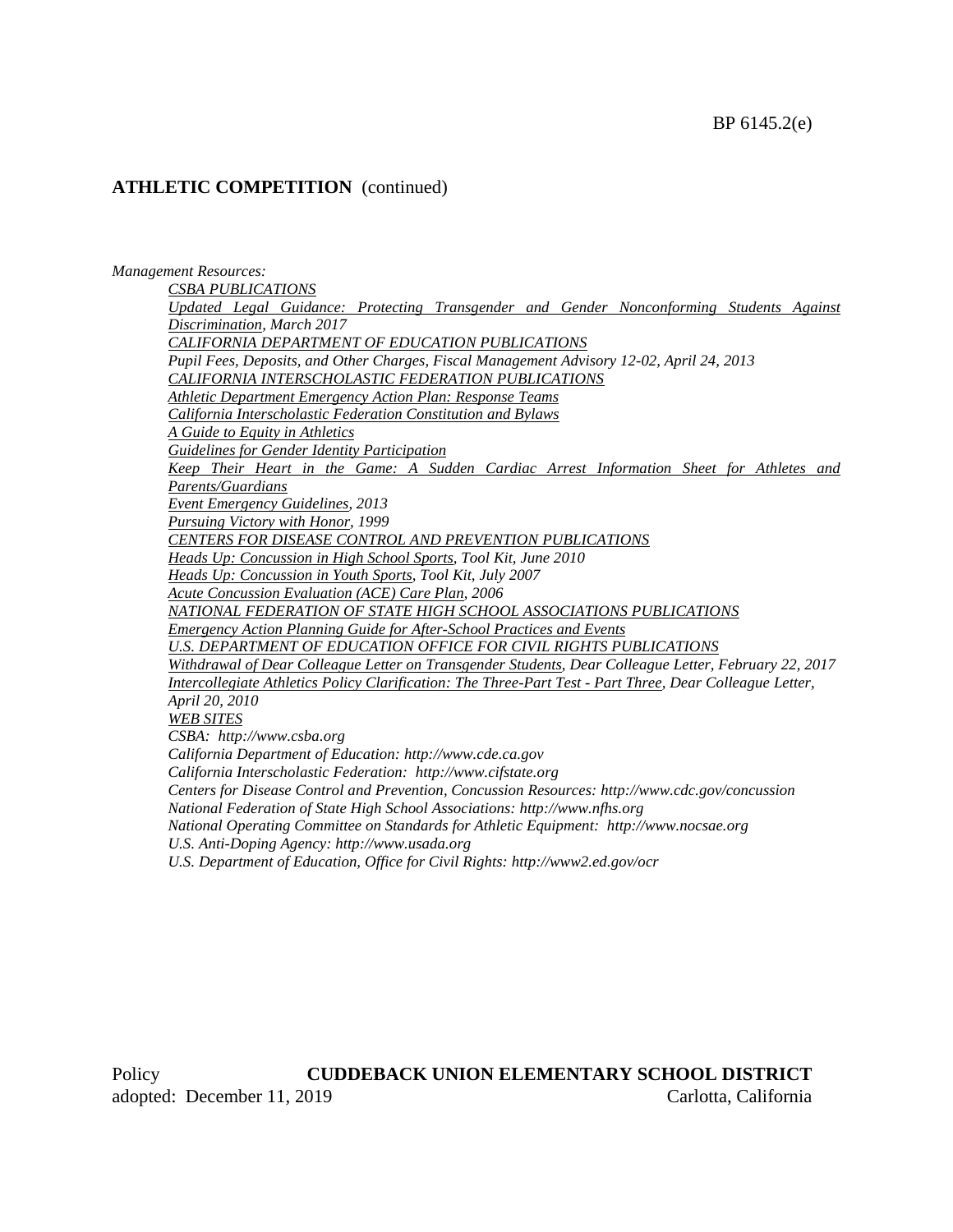# **ATHLETIC COMPETITION Nondiscrimination and Equivalent Opportunities in the Athletic Program**

No student shall be excluded from participation in, be denied the benefits of, be denied equivalent opportunity in, or otherwise be discriminated against in interscholastic, intramural, or club athletics on the basis of any actual or perceived characteristic specified in law and BP 0410 - Nondiscrimination in District Programs and Activities. (Education Code 220, 221.5, 230; 5 CCR 4920; 34 CFR 106.41)

*(cf. 0410 - Nondiscrimination in District Programs and Activities) (cf. 5145.3 - Nondiscrimination/Harassment)*

The Superintendent/Principal or designee may provide single-sex teams when selection for the teams is based on competitive skills. (5 CCR 4921; 34 CFR 106.41)

Each student shall be allowed to participate in any single-sex athletic program or activity consistent with his/her gender identity and for which he/she is otherwise eligible to participate, irrespective of the gender listed on the student's records. (Education Code 221.5)

#### *(cf. 5125 - Student Records)*

When the school provides only one team in a particular sport for members of one sex, but provides no team in the same sport for members of the other sex, and athletic opportunities in the total program for that sex have been previously limited, members of the excluded sex shall be allowed to try out and compete with the team. The same standards for eligibility shall be applied to every student trying out for the team, regardless of sex, sexual orientation, gender, gender identity, gender expression, or other protected group status. (5 CCR 4921; 34 CFR 106.41)

The Superintendent/Principal or designee shall ensure that equivalent opportunities are available to both sexes in athletic programs by considering, among other factors: (5 CCR 4922; 34 CFR 106.41)

1. Whether the offered selection of sports and levels of competition effectively accommodate the interests and abilities of both sexes

The athletic program may be found to effectively accommodate the interests and abilities of both sexes using any one of the following tests: (Education Code 230)

- a. Whether the interscholastic-level participation opportunities for male and female students are provided in numbers substantially proportionate to their respective enrollments
- b. Where the members of one sex have been and are underrepresented among interscholastic athletes, whether the district can show a history and a continuing practice of program expansion that is demonstrably responsive to the developing interests and abilities of the members of that sex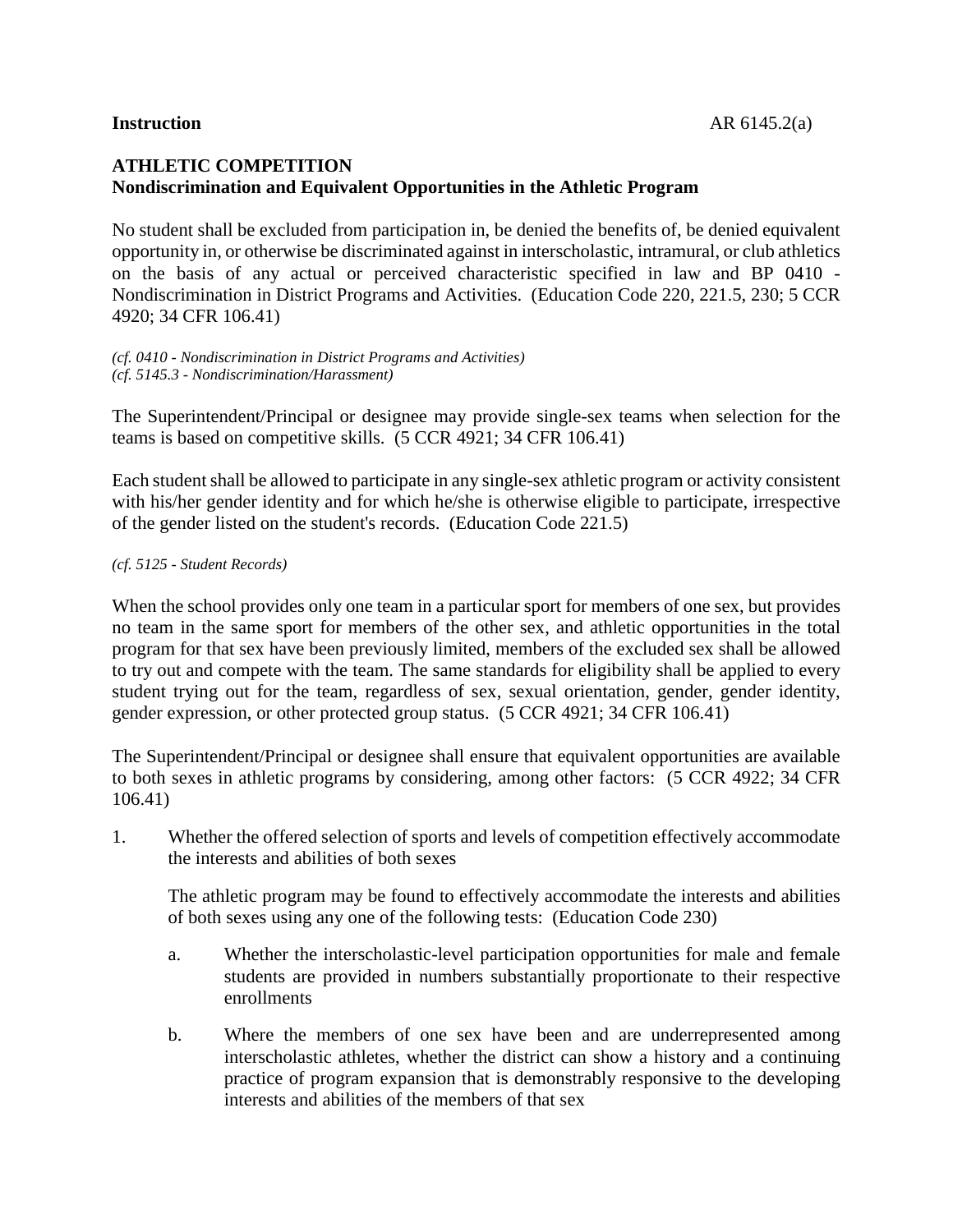- c. Where the members of one sex are underrepresented among interscholastic athletes and the district cannot show a history and continuing practice of program expansion as required in item #1b above, whether the district can demonstrate that the interests and abilities of the members of that sex have been fully and effectively accommodated by the present program
- 2. The provision and maintenance of equipment and supplies
- 3. Scheduling of games and practice times, selection of the season for a sport, and location of the games and practices
- 4. Travel and per diem allowances
- 5. Opportunities to receive coaching and academic tutoring
- 6. Assignment and compensation of coaches and tutors
- 7. Provision of locker rooms, practice facilities, and competitive facilities
- 8. Provision of medical and training facilities and services
- 9. Provision of housing and dining facilities and services
- 10. Publicity
- 11. Provision of necessary funds

If the school that offers competitive athletics it shall, at the end of the school year, post on its school web site, or on the district web site if the school does not have a web site, the following information: (Education Code 221.9)

- 1. The total enrollment of the school, classified by gender
- 2. The number of students enrolled at the school who participate in competitive athletics, classified by gender
- 3. The number of boys' and girls' teams, classified by sport and by competition level

#### *(cf. 1113 - District and School Web Sites)*

The data reported for items #1-3 above shall reflect the total number of players on a team roster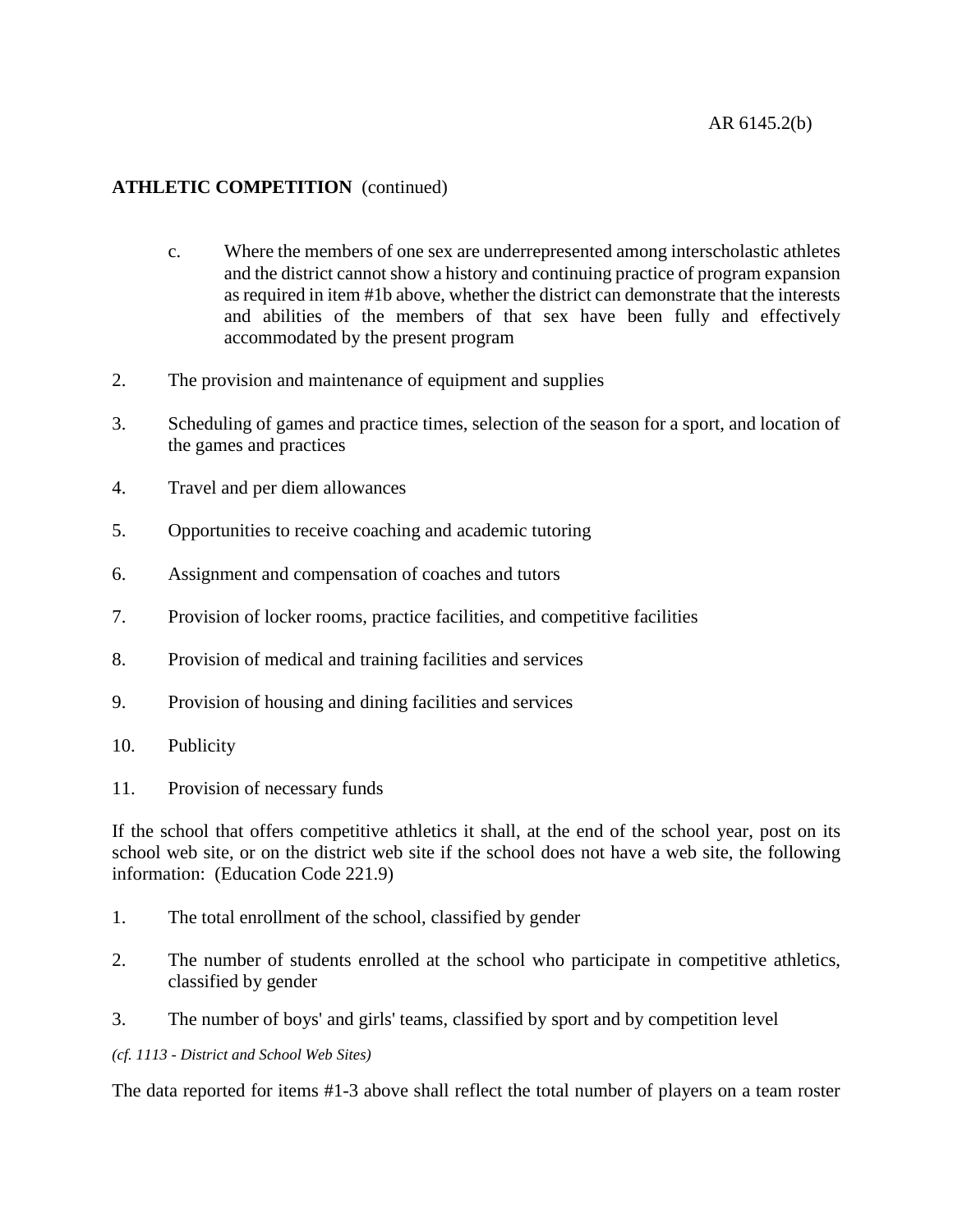on the official first day of competition. The materials used to compile this information shall be retained by the school for at least three years after the information is posted on the web site. (Education Code 221.9)

AR 6145.2(c)

# **ATHLETIC COMPETITION** (continued)

*(cf. 3580 - District Records)*

## **Concussions and Head Injuries**

The Superintendent/Principal or designee shall annually distribute to student athletes and their parents/guardians an information sheet on concussions and head injuries. The student and parent/guardian shall sign and return the information sheet before the student initiates practice or competition. (Education Code 49475)

#### *(cf. 5145.6 - Parental Notifications)*

The Superintendent/Principal or designee shall provide training to coaches and/or athletic trainers regarding concussion symptoms, prevention, and appropriate response. (Education Code 35179.1, 49032)

#### *(cf. 4127/4227/4327 - Temporary Athletic Team Coaches)*

If a student athlete is suspected of sustaining a concussion or head injury in an athletic activity, he/she shall be immediately removed from the activity for the remainder of the day. The student shall not be permitted to return to the activity until he/she is evaluated by a licensed health care provider trained in the management of concussions and receives the health care provider's written clearance to return to the activity. If the health care provider determines that the athlete sustained a concussion or a head injury, the athlete shall also complete a graduated return-to-play protocol of no less than seven days in duration under the supervision of a licensed health care provider. (Education Code 49475)

A middle school or high school football team shall not hold a full-contact practice during the offseason and shall not conduct more than two full-contact practices per week during the preseason and regular season (from 30 days before the commencement of the regular season until the completion of the final interscholastic football game of that season). In addition, the full-contact portion of a practice shall not exceed 90 minutes in any single day. For these purposes, *full-contact practice* means a practice where drills or live action is conducted that involves collisions at game speed, where players execute tackles and other activity that is typical of an actual tackle football game. (Education Code 35179.5)

## **Heat Illness**

The Superintendent/Principal or designee shall provide training to coaches and/or athletic trainers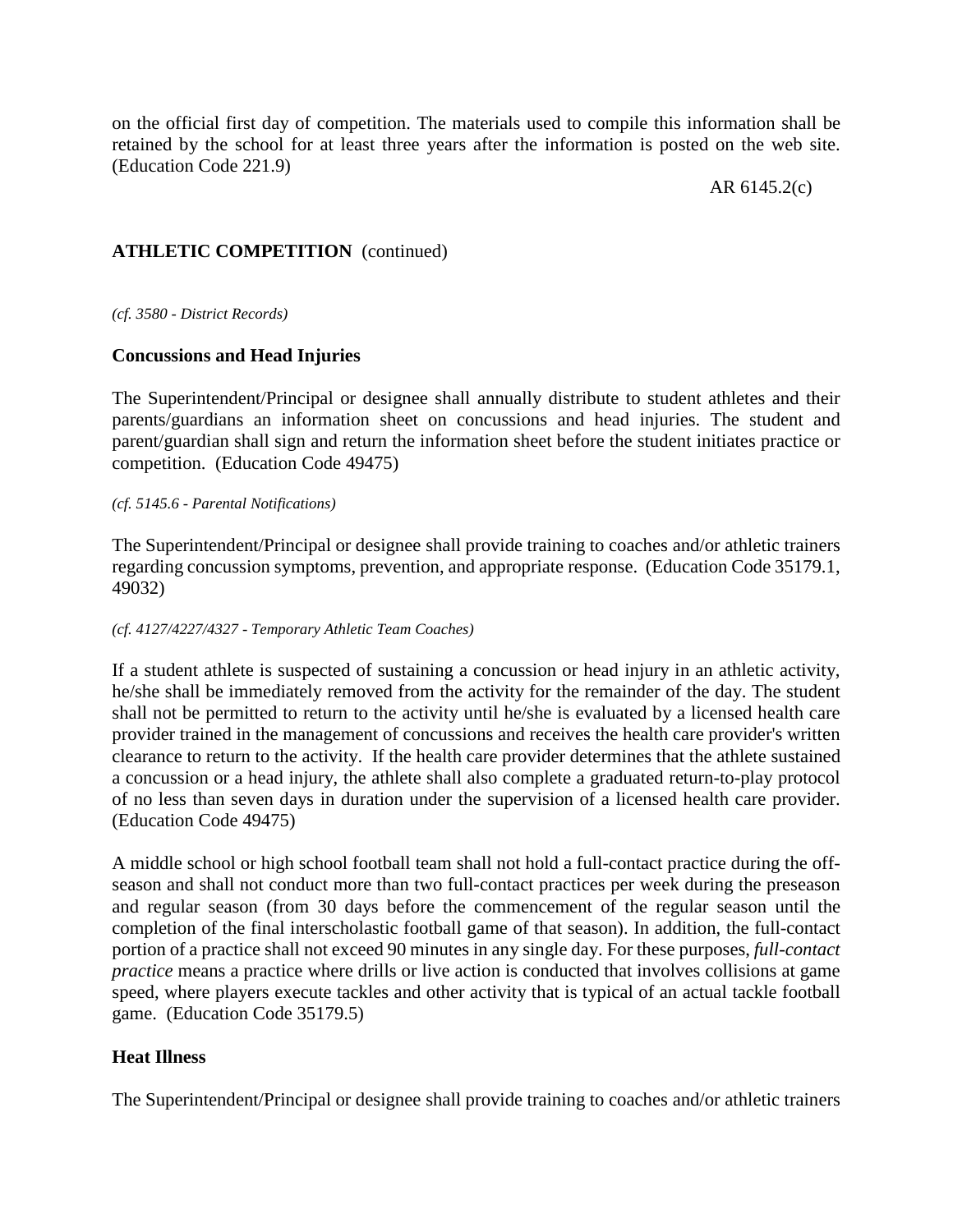regarding the signs and symptoms of, and the appropriate response to, heat illness, including heat cramps, heat syncope, heat exhaustion, and exertional heat stroke. (Education Code 35179.1, 49032)

AR 6145.2(d)

# **ATHLETIC COMPETITION** (continued)

To assist in the prevention of heat illness, coaches and/or athletic trainers shall gradually increase the intensity and duration of exercise to acclimate student athletes to practice in the heat, provide adequate rest breaks, make water available during all athletic activities, and alter practice plans in extreme environmental conditions.

## **Sudden Cardiac Arrest**

The Superintendent/Principal or designee shall distribute the California Interscholastic Federation (CIF) information sheet on sudden cardiac arrest to all student athletes who will be participating in a CIF-governed athletic activity and to their parents/guardians. The student and parent/guardian shall sign and return the information sheet prior to the student's participation in the athletic activity. If an athletic activity is not covered by CIF, the student and his/her parent/guardian shall, prior to the student's participation in the athletic activity, sign and return an acknowledgement that they have received and reviewed the sudden cardiac arrest information posted on the California Department of Education's web site. (Education Code 33479.2, 33479.3)

The Superintendent/Principal or designee shall provide training to coaches and/or athletic trainers regarding the nature and warning signs of sudden cardiac arrest. (Education Code 33479.6, 33479.7, 35179.1, 49032)

If a student athlete passes out or faints, or is known to have passed out or fainted, while participating in or immediately following his/her participation in an athletic activity, the student shall be removed from participation at that time. If a student exhibits any other symptoms of sudden cardiac arrest, including seizures during exercise, unexplained shortness of breath, chest pains, dizziness, racing heart rate, or extreme fatigue, he/she may be removed from participation by a coach or other employee who observes these symptoms. If any such symptoms are observed, notification shall be given to the student's parent/guardian so that the parent/guardian can determine the treatment, if any, the student should seek. A student who has been removed from participation shall not be permitted to return until he/she is evaluated and given written clearance to return to participation by a health care provider. (Education Code 33479.2, 33479.5)

## **Automated External Defibrillators**

The Superintendent/Principal or designee shall acquire at least one automated external defibrillator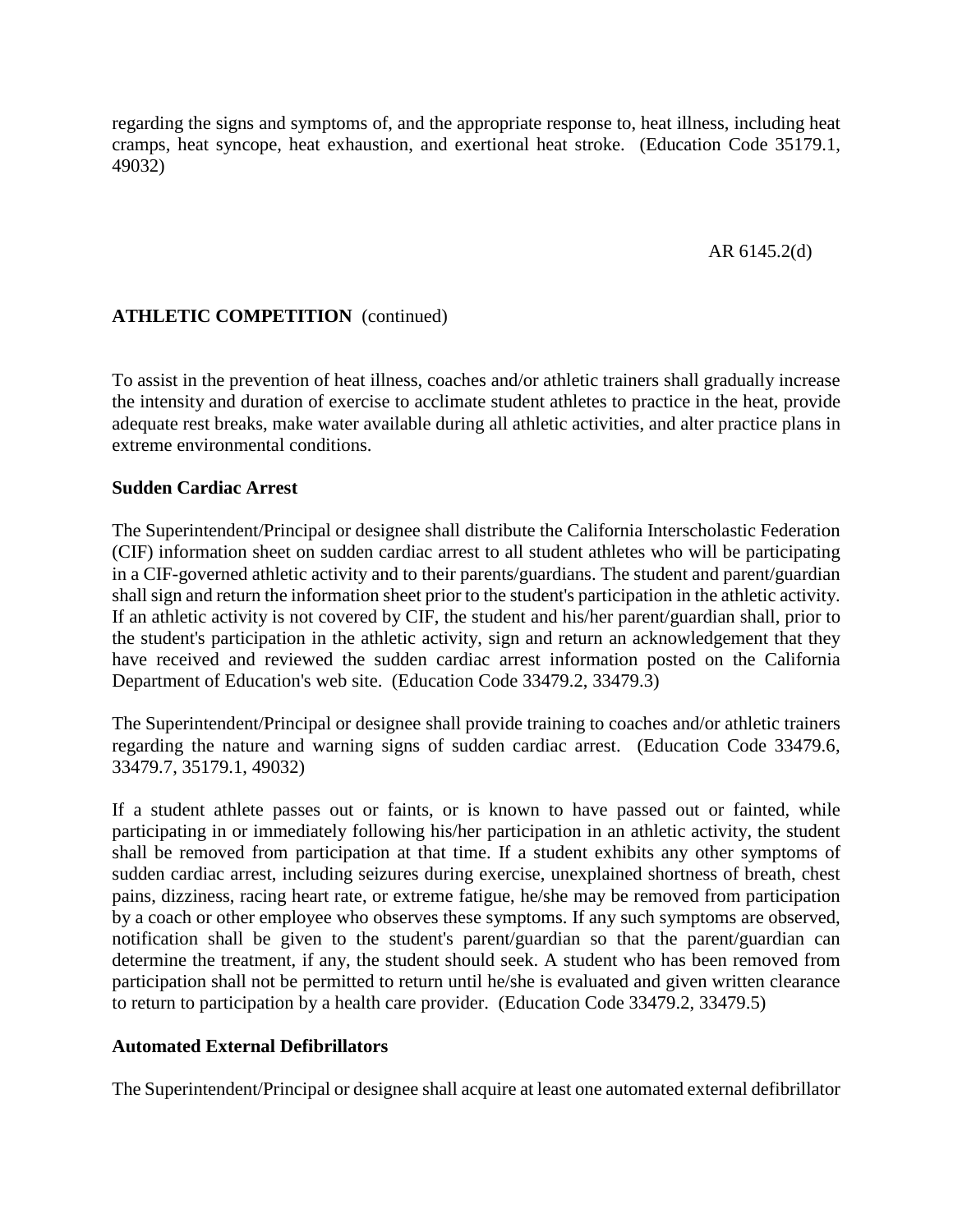(AED) for the district school and shall make the AED(s) available to coaches, athletic trainers, and/or other authorized persons at athletic activities or events for the purpose of providing emergency care or treatment to students, spectators, and other individuals in attendance at athletic activities and events. (Education Code 35179.6)

*(cf. 5141 - Health Care and Emergencies)*

## AR 6145.2(e)

# **ATHLETIC COMPETITION** (continued)

The district shall comply with all requirements of Health and Safety Code 1797.196 pertaining to any AED acquired by the district, including, but not limited to, regular maintenance and testing of the AED and the provision and posting of information regarding the proper use of the AED. (Education Code 35179.6; Health and Safety Code 1797.196)

## **Additional Parental Notifications**

Before a student participates in interscholastic athletic activities, the Superintendent/Principal or designee shall, in addition to providing his/her parents/guardians with information on the signs and symptoms of concussions and sudden cardiac arrest as described above, send a notice to the student's parents/guardians which:

1. Contains information about the procedures for filing a discrimination complaint that arises out of an interscholastic athletic activity, including the name of the district's Title IX **Coordinator** 

*(cf. 1312.3 - Uniform Complaint Procedures)*

- 2. Explains that there is an element of risk associated with all athletic competitions and that the district cannot guarantee that students will not be injured, despite a commitment to every participant's health and welfare
- *(cf. 3530 - Risk Management/Insurance)*
- 3. Provides information about insurance protection pursuant to Education Code 32221.5

*(cf. 5143 - Insurance)*

4. Requests parental permission for the student to participate in the program and, if appropriate, be transported by the district to and from competitions

#### *(cf. 3541.1 - Transportation for School-Related Trips)*

5. States the district's expectation that students adhere strictly to all safety rules, regulations, and instructions, as well as rules and guidelines related to conduct and sportsmanship

*(cf. 5144 - Discipline) (cf. 5144.1 - Suspension and Expulsion/Due Process)*